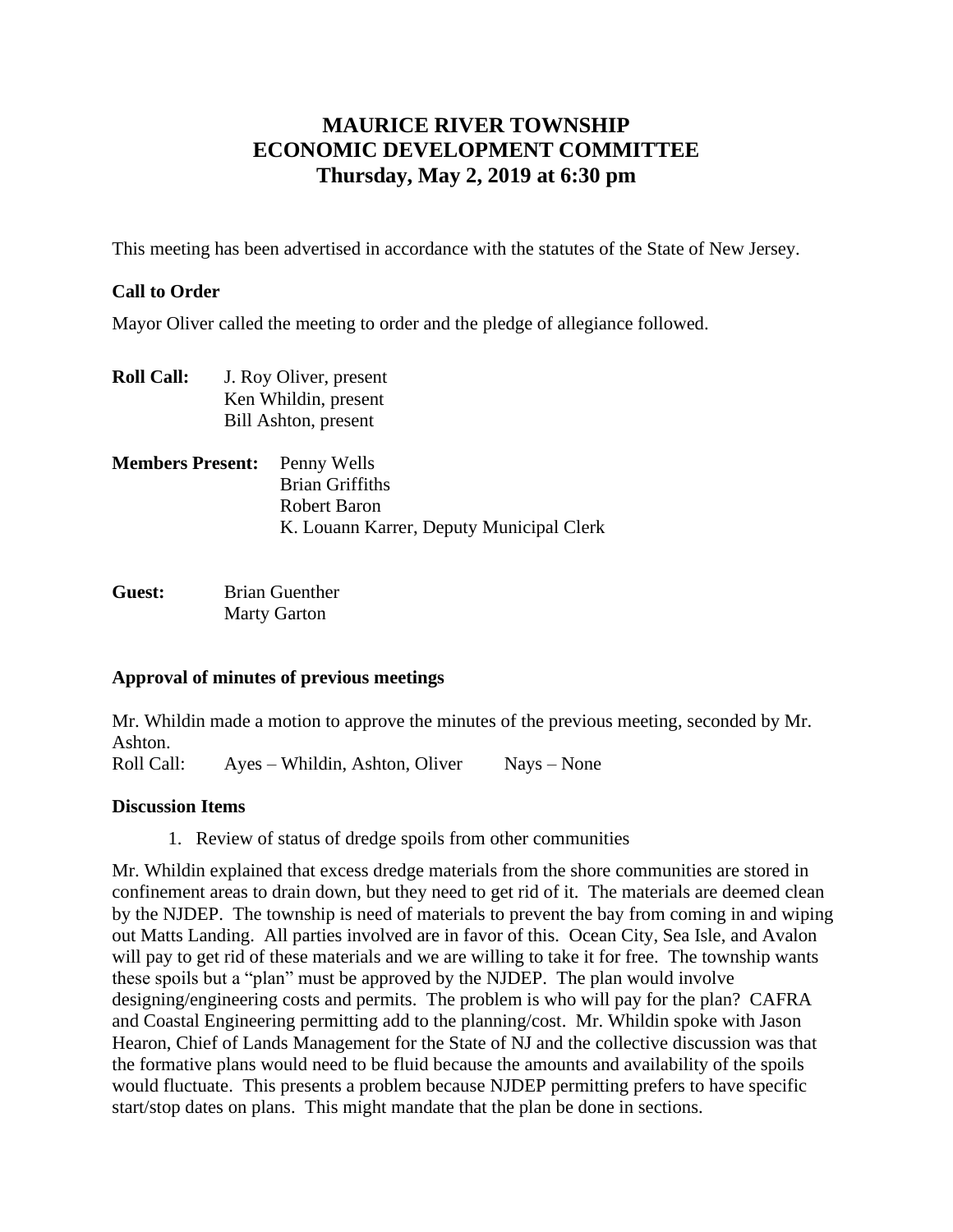Questions about staging and transport were discussed among those in attendance and agreed the best solution is to simply transport it (the approximate 12 miles from the dewatering area at Pierson's in Ocean View) and dump it directly in the Northwest Reach area of Matts Landing. This would save costs for transport and could mean a revenue neutral outcome. Mr. Hearon is working with Dave France from DEP who works in this type of situation and he can come up with a plan; but he must receive a directive from someone above him to do it. Mr. Hearon will get back to Mr. Whildin to report on any progress. We are moving forward but are caught in the bureaucracy. Everyone at DEP believes this is a great idea.

Mr. Garton asked if the material was silt and expressed doubt it would hold without confinement. Mr. Whildin explained a confinement system would be used and the materials being dredged from the back bays is coarser which would hold better than the type of silt in our bay. A biodegradable coconut core log would be stacked to contain the silt and by the time the logs disintegrate, the meadow grass should be established to hold the meadow, in theory.

Mr. Garton proposed that since the communities are already paying to get rid of this materials, maybe we could use the money for engineering, permits, etc., which Mr. Whildin said might be a possibility, if necessary. Mr. Whildin explained if the shore communities would pay all the expenses and help us, we would all benefit.

Mr. Baron asked if there would be more materials than the township wants and if it could be made available to residents or commercial property owners along the river. Mr. Whildin said DEP permits would be required by property owners. Mr. Whildin also explained that the township's need is perpetual due to continual erosion.

Mr. Whildin also explained that the state is running the project down at the shore and the state would run the project here. He is simply trying to coordinate the plan so it could be done without township money.

Mr. Guenther asked how long this has been a problem and could it be climate change, which might be eligible for federal funding.

Discussion ensued about the lack of maintenance dating back to before the 1980's; the issue of continuous neglect; the effects of Hurricane Sandy; emplacing the temporary use of geotube; the aerial photos off East Point indicating the availability of sand for dredging.

Mr. Whildin reported that the ACOE assessment and costs of the dredging at the mouth of the river was estimated at over \$4M but included transporting the materials to Cape May. By keeping the sand, an approximate \$1.4M, could be saved, per Monica at the ACOE. This would provide an approximate 80,000 cubic yards of sand that would cover approximately 16 acres, about 2- 2 ½ feet deep. But the meadow spread is approximately 70 acres, so we need additional materials. Mr. Whildin further explained that there is not enough revenue on this river compared to other ports, which gives the other ports priority. Monica said if costs of the dredging could be reduced closer to \$2M, a larger job, which might come in millions under budget, and if we had a plan in place, it could go quickly (2021 at the earliest). Monica is actually working on having a plan ready for that.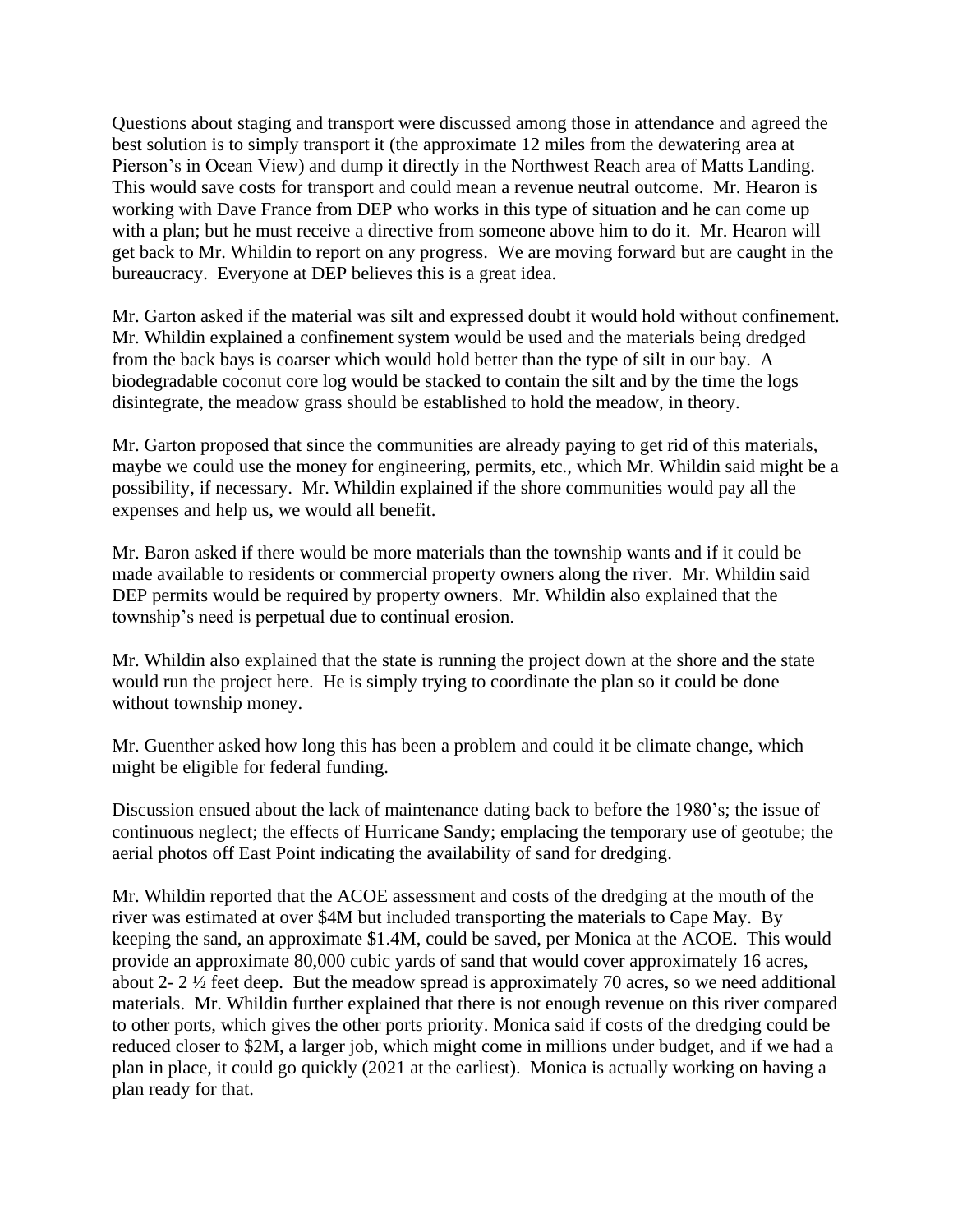Mr. Whildin said the importance of addressing the problem with the Northwest Reach is not only for Matts Landing, but also the Bivalve side of the river, because the change in the whole course of the river. Both sides of the river have a significant problem.

Mr. Guenther asked if anyone had contacted Rutgers University, who has an invested interest on the quality of the oyster beds. Mr. Whildin responded that Barney Hollinger, from the Commercial Township side, is involved in the meetings with the ACOE. As an oysterman, and former town council member, he has an interest. Mr. Guenther suggested using Rutgers University resources and their engineering school to get involved.

Mr. Ashton said the problem is the DEP's involvement. Mr. Whildin added that this property is NJDEP property, but the township has an interest in fixing the problem to maintain what's already there. Mr. Ashton added that the revitalization plan, which includes the geotube as the least impact on the environment, has DEP begging environmental groups to allow them to do this. Mr. Ashton concluded, if something drastic is not done, East Point and Matts Landing will be gone. They neglected it for so many years, it's no longer what could have been a maintenance project and will probably run into the billions of dollars. He said, this we have to start somewhere and this might be a baby step but it's necessary.

Mr. Guenther asked who maintains the channel. The answer was it is under the ACOE's responsibility, however the last maintenance dredge was back as far as 1990, and only minimal. Mr. Guenther spoke of a project on the Chesapeake River that worked. Mr. Ashton reemphasized that was the importance of having a plan or long-term strategy in place.

Mr. Whildin reported that at the last meeting with the ACOE, they presented a possibility of putting a large structure at the edge of the Northwest Reach—the end of the river, to keep it from coming up. The estimated cost was \$30M which was flatly denied to come from ACOE funding for Maurice River/Commercial Township. Mr. Whildin said than an alternative they introduced a "turbulent curtain" that would be anchored at the base of the river, which knocks down the wave action before it gets there. This was a cheaper alternative than the \$30M hard structure, but it is uncertain the longevity of that however it would get something there to help build the meadow up and allow for a root system to take hold.

Mr. Guenther said going to Rutgers, might provide engineers and an action plan, surveying similar projects, etc. by utilizing engineering interns to facilitate this. He volunteered to contact his nephew, an engineering student at Rutgers for contact information to get this moving. Rowan, Drexel, Stockton Universities all might be a resource we could tap into to provide legwork for the plan. They could earn their advanced degrees and provide needed information to facilitate a plan.

Mr. Whildin explained that Mr. Hearon was looking at the Littoral or Audubon Society, nonprofit organizations for federal funding. In the past we have worked with the Littoral Society and they might be willing to use federal grant money to provide the plan. This would help the NJDEP and us and move everything along. Although the Littoral Society's agenda is primarily environmental, we could benefit from their interests.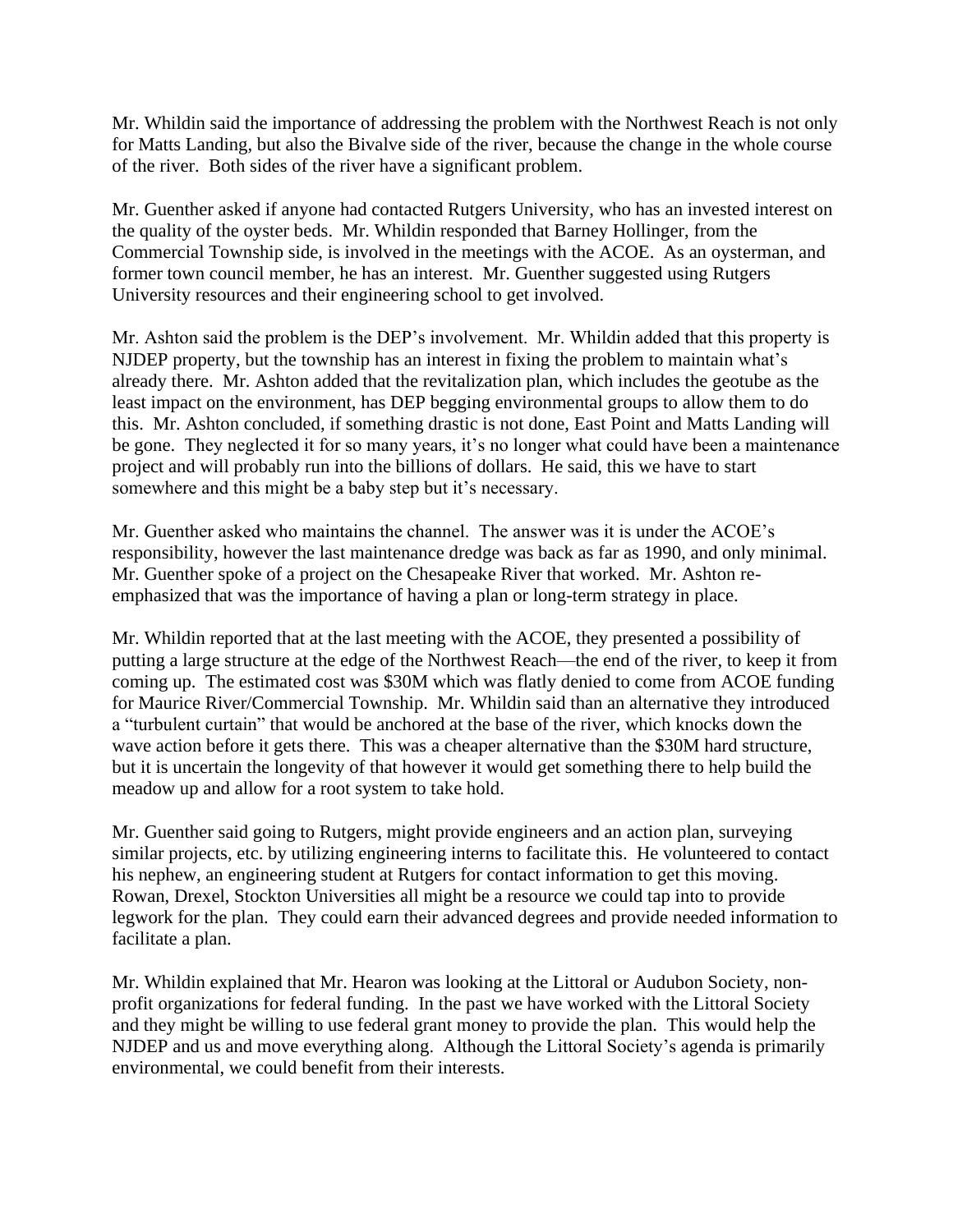2. Follow-up on NJDEP releasing the easement on the Sapello property

Mr. Oliver gave a brief history of the Sapello property. He reported around year 2000, the township allowed a conservation easement for this contaminated property through NJDEP's Limited Practical Use (LPU) Program to get remuneration from the state. In 2012-2013 Brownfields money became available through the USEPA to clean-up the site. It essentially became a full-fledged Brownfields reclamation project. We are in the clean-up phase that will make the property useable. We have tentative plans to make it more beneficial to the township but the conservation easement would need to be rescinded by NJDEP. The township's engineers are in the process of creating a conceptual plan for the property to relocate the current recycling center from Route 47 to the Sapello property, and split off an acre of land for the recycling operations. This will make this prime business property, outside of the Pinelands, on Route 47 available for development. NJDEP has stipulated that if the township could limit the acreage for the new recycling center to be one acre or less, it would be easier for them to rescind the easement on the Sapello property. Mr. Oliver stated that the township engineer, Cormac Morrissey will be providing a conceptual plan for review at the next township meeting which will be sent to the Pinelands, before the NJDEP will sign-off on the project.

Mr. Oliver further explained that the plan will include the recycling plan, a soccer field for the school and playground area. And if acreage limits allow, the plan is to run an alternative access road from Weatherby Road to the school for buses during the Route 47 summer traffic season. A meeting with the school officials may be required since only a quarter of a mile of the road will be on township property and the balance will be on school property. We should work jointly with the school for funding, grants, etc. NJDOT will probably not grant funding for this type of access.

# 3. Status of Bricksboro Bulkhead project

Mr. Oliver reported that a bid has been awarded and a pre-construction meeting is planned for May 7 at 10:00. The township came up with capital funding in the amount of \$100,000. The bid was awarded at \$84,000. They are going to clear out the cedar trees along the berm, take out the old berm and old pipe. They will emplace 100 feet of interlocking fiberglass bulkhead on the swale in the middle of Bricksboro. They will replace the berm and install a new 24" pipe in place of the existing pipe. This will prevent water from heavy storms or Nor'easters from piling up between tides. Adjacent property owners will be allowed to negotiate with the contractor to extend the bulkhead at their own expense under the township's general permit at either end of the new bulkhead. This will reduce flooding for all the residents of Bricksboro.

The public works department started trimming the area to allow access to the contractor.

This project is to save the village of Bricksboro, which is related to economic concern for the township.

4. Marina property negotiations

Mr. Oliver reported that although this project at Matts Landing has been ongoing for many, many years, the current township committee is in complete agreement about what they want to do and a possible solution. The 5.7 acre tract of land that is part of the NJDEP's parcel has not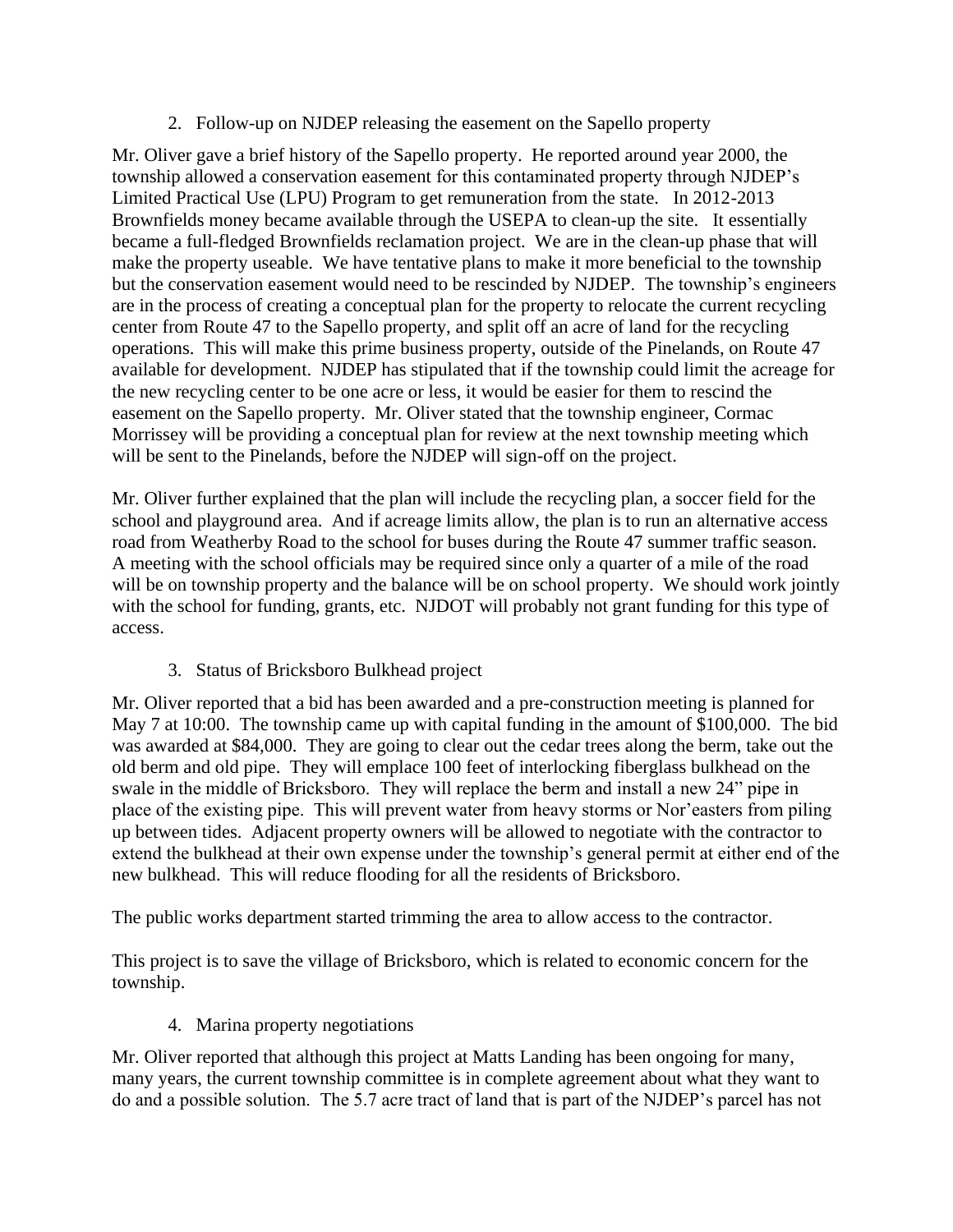been split off for the township. The original proposal was to swap land for land with the NJDEP. The idea was to amass junk township properties and trade with NJDEP for this 5.7 acres. The issue is the marina owners lease the property from NJDEP which impedes the marinas from making investments in the property which could be lost should the state decide to withdraw the agreement. By the township acquiring this parcel, it can be subdivided and sold to the marina owners so they can do what's necessary to make their business work.

Mr. Oliver said in our current position we initially offered 2 properties to the NJDEP, but the appraisal of the properties came in at \$15,900—far short of the \$185,000 which the state is asking for to consider as an equitable trade. Last month, additional properties in excess of 300 acres were submitted for the state to consider. However the re-appraisal process is lengthy and the amount may still not be adequate. A special meeting has been scheduled for May  $9<sup>th</sup>$ , at 5:30 PM with the marina owners, township committee and our professional staff to address issues the marina owners have with the tax assessment of the properties and how the taxes are paid. The meeting is designed to explain how the properties are assessed, the amount of the assessment, and the ramifications for paying or not paying their taxes.

Mr. Oliver reported the township committee has come up with an alternative plan and may make that information available at the May  $9<sup>th</sup>$  meeting, but the township committee wants to hear what the marina owners have to say, and dispel or clarify any questions they have regarding their tax scenario and then unveil a fast-track solution which must be fair to the taxpayers in general of Maurice River Township. The committee also wants to be fair to the marina owners and help them develop properties that will be a revenue plus for the township. There will be some give and take, but it will be dependent on the marina owners to hold up their end of the bargain to work. If the desired outcome is accepted, the township will withdraw their offer of 300 acres from the state and make a different type of proposal to the state.

Mr. Whildin clarified that the sale of the property to the marina owners would be at a minimal cost, not to make money. Mr. Garton asked if the \$185,000 would be recouped by the sale to the marina owners. Mr. Oliver explained that the amount paid to DEP would not be recovered by the initial sale, but the property taxes collected from the business properties would be realized over 5-6 years for these properties. The condition is that current taxes must be paid for the township to make any offer to these marina owners.

5. Dollar General update

Mr. Whildin reported the Land Use Board approved the Dollar General. At the LUB meeting, some neighbors to the site spoke out against it with valid concerns, but it is believed overall it will be a good thing for the township. Traffic was a major concern. The engineers and NJDOT approved the plans. The target date to break ground is in the fall.

Mr. Whildin explained that the current angle for Ferry Lane will be straightened for the exit to work, which the township will need to allow so that the approach on Route 47 will be perpendicular. This will improve the line of sight.

Ms. Wells commented that there is no "sight angle" in that area due to traffic caused by the signal light.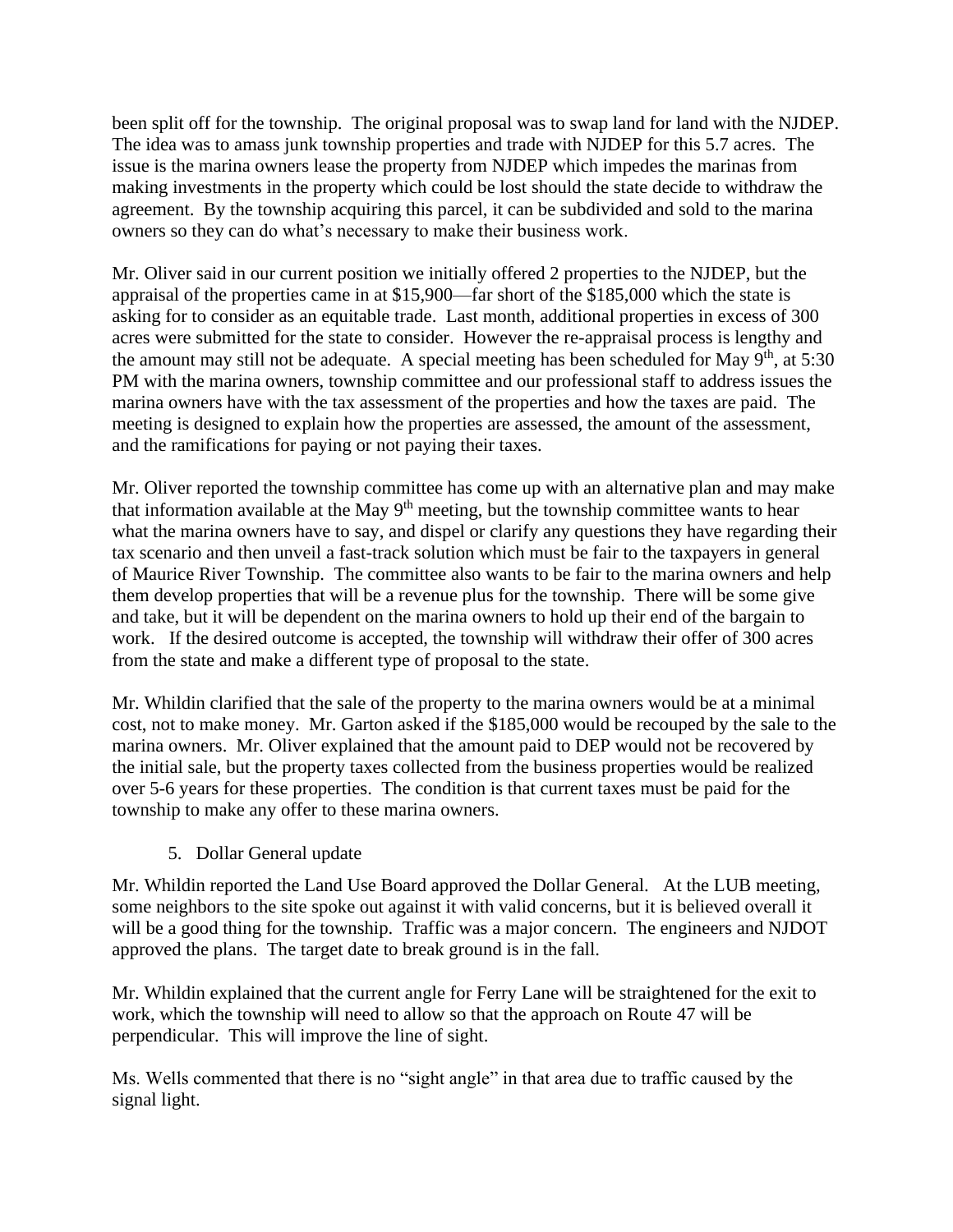Mr. Whildin explained that DOT was willing to move the existing traffic light, at a cost of \$250,000, which Dollar General is not willing to pay.

Conversation ensued about the traffic issues for travelers and the school caused by the traffic light. Ms. Wells noted the school buses contend with safety issues entering Route 47. Mr. Whildin offered to contact the N.J.S.P. for assistance. Mr. Garton asked about revisiting the part-time special officers concept to assist with this problem for minimal pay and no benefits. Mr. Whildin mentioned this program was closed when it became an insurance liability issue for the township.

As a side line, Mr. Baron opined that Maurice River Township will not attract new residents or developers based on the first impressions of the township by visitors when exiting Route 55. He pointed out properties he believed were unattractive and how excessive temporary signage detract appeal. Mr. Oliver explained that if residents pay their taxes and are in conformity with Zoning/LUB rules, the township has no authority to mandate how residents keep or neglect the appearance of their properties. Outside of that, the township might subject themselves to possible lawsuits for infringement of individual's rights.

6. Dunkin Donuts update

Mr. Whildin spoke with the owner of Dunkin Donuts. As of April  $3<sup>rd</sup>$  he advised that the septic design is back in the county's hands and they are still moving forward. Mr. Whildin said it is a work in progress and Mr. Oliver added the township has done everything it can. The rest is up to Dunkin Donuts.

7. New Welcome Sign on Mauricetown Causeway

Mr. Whildin met with the county supervisor to determine the location for the sign at the base of the Mauricetown Bridge entering Maurice River Township. The sign will be managed by the Heritage Society. The sign is in the works and he anticipates it will be up in the next 30-60 days.

Mr. Whildin also spoke to Nancy Patterson from East Point Lighthouse who manages the Schooner Landing sign. She said almost all advertisements have been paid up from that sign, which is good.

# 8. PSE&G properties

Mr. Whildin reported that PSE&G is looking to give away some properties, including two 5-6 acres parcels at the base of Mauricetown Bridge; a meadow piece near Bricksboro Bridge with no road frontage that abuts a DEP property; and 2 acres behind (south side) of the "Suzy Bell cannery" (behind the Veteran's Park). This parcel is basically useless for building, but there are no deed restrictions on it. The township should weigh out that if we do not take these properties, PSE&G might give them to the state which would be an irreversible transaction.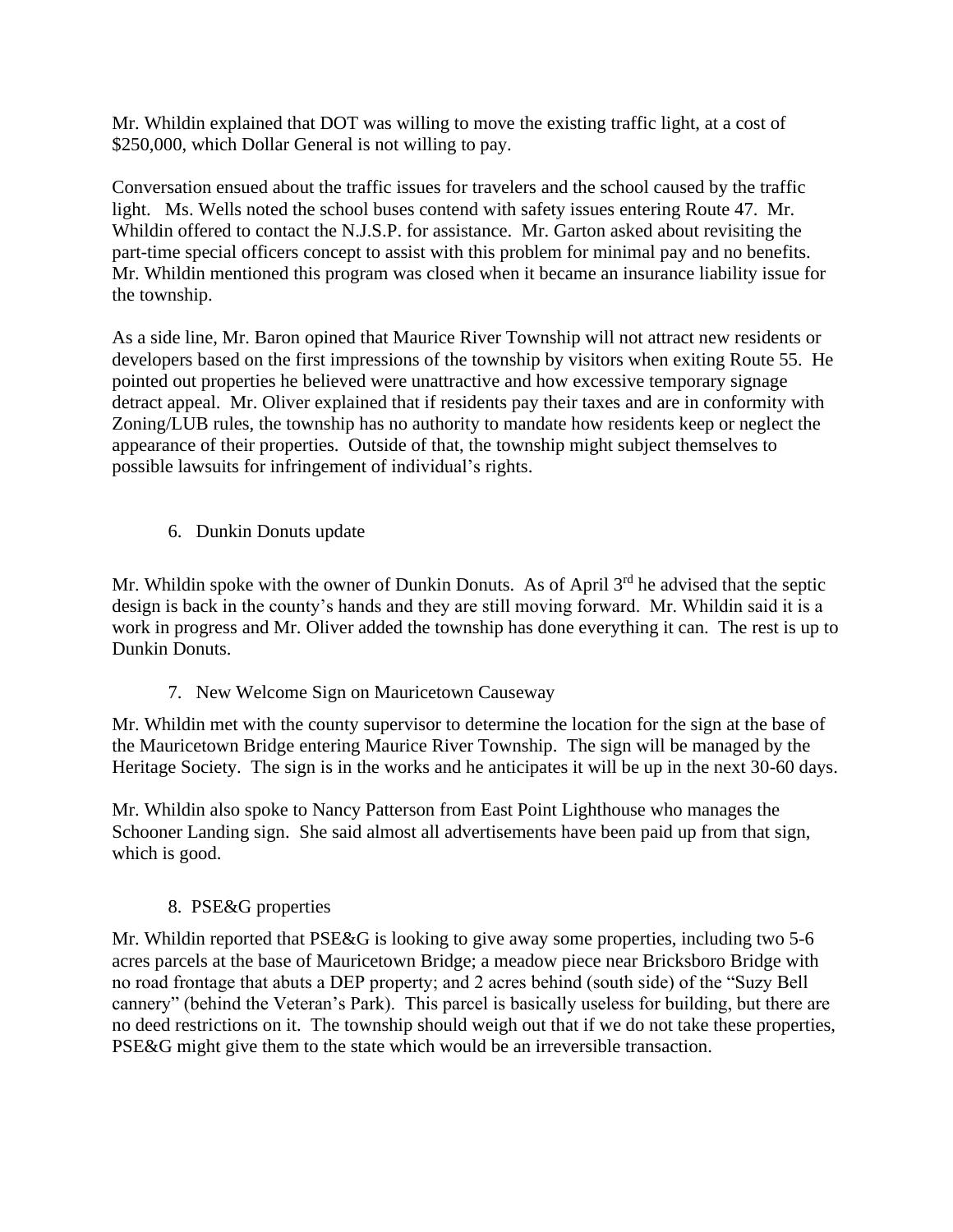Mr. Whildin expressed interest especially in the parcels at the base of the Mauricetown Bridge as possible sites for a boat ramp someday and the property behind the Suzy Bell. This property connects to the township's property and could add to the value of what could be done with that property someday.

Mr. Whildin said the properties were being offered with "no strings attached." PSE&G is trying to off load some of their properties.

Mr. Baron suggested the piece near the Mauricetown Bridge might be a prime site for a restaurant with a liquor license overlooking the river. All agreed. There are CAFRA and septic issues, but the right investor could make it happen.

Mr. Baron suggested a chain restaurant might work. Mr. Griffiths shared his experience with trying to bring a Rita's Water Ice business into the township and his response from Rita's was "this zip code does not support it." The population factor works against us.

Mr. Whildin had a similar experience with several other businesses he contacted. He said the Dunkin Donuts success will become an anchor business for the township.

Mr. Ashton expressed annoyance directed at the LUB processes. He stated that we need to change our image to show we are receptive to new growth.

Mr. Baron offered that the township could be a better area as a suburb of Philadelphia, but we need to clean up the area. A housing development that would provide faster access to Philadelphia would be a magnet to our area.

Mr. Oliver reminded the committee that 56 percent of the township land is owned by tax-exempt entities: DEP, Nature Conservancy, Natural Lands Trust which prevents development. The Pinelands also inhibits business development. Therefore, the only corridor along the marinas subject to environmental and biological influences; and limitations and regulations by NJ Fish, Game & Wildlife discourage interested boaters from frequenting the marinas.

Mr. Oliver said that unless we get some relief from the state, the township is limited on what we can do. He said a main attractant to the township is the school system. But from a land mass standpoint, we are severely restricted for what we can do, since so much of the land is off-limits basically being owned by tax-exempt entities.

Mr. Oliver said that state legislators have been contacted to come up with a percentage limit that once exceeded, new lands purchased by these agencies pay full taxes on full assessment. But until our state representative enact legislation to set limits, nothing will change.

Mr. Baron asked about offering tax abatements to encourage development. Mr. Whildin said the committee has considered this, but could only abate the Local Purpose tax, which is only about 18 percent of our tax bill.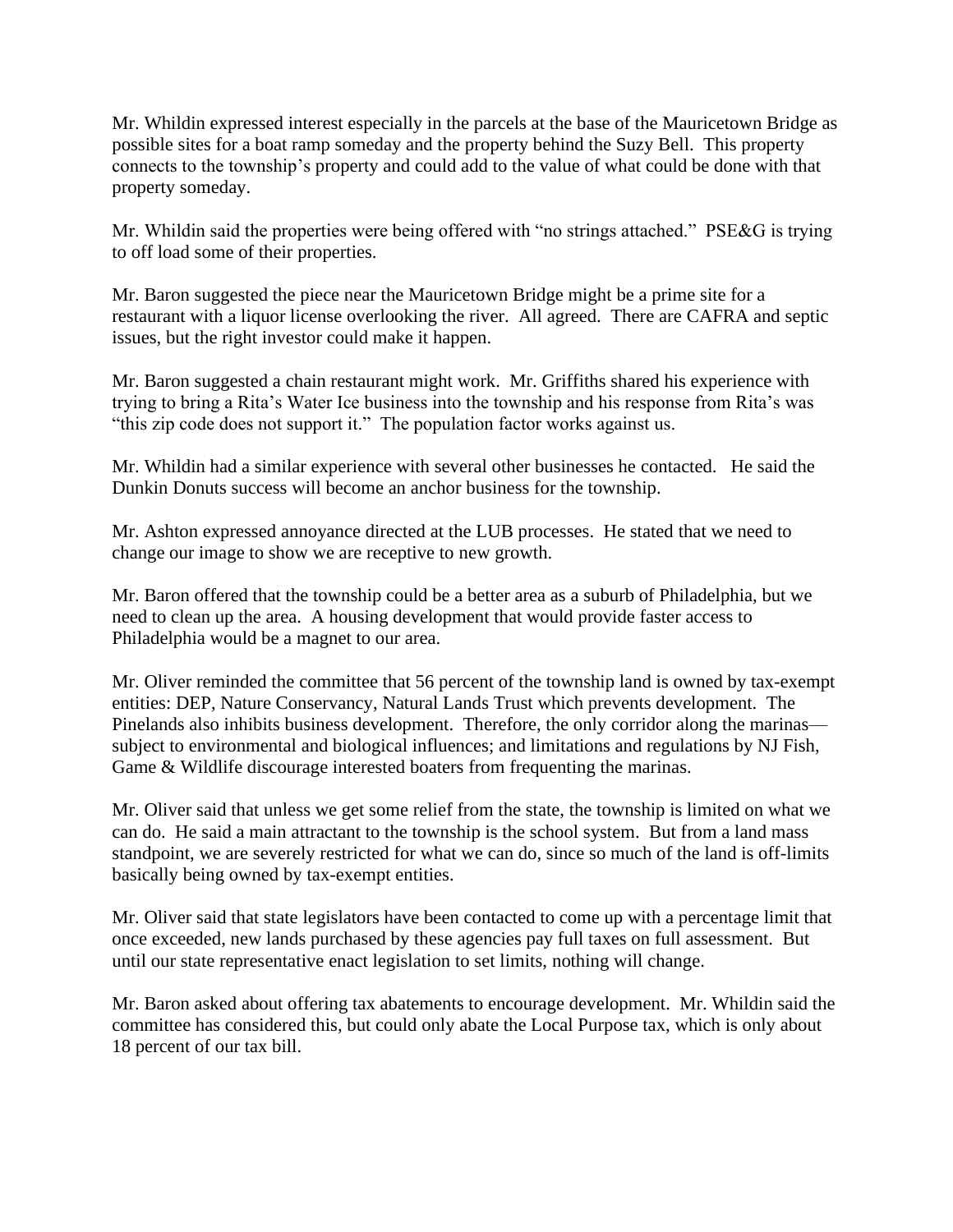Mr. Oliver said this township committee listens to residents and invites public input. The committee is reacting to input.

9. Ackley property update

Mr. Oliver reported the project is in the second phase of Brownfields clean up. It is designated a village highway business zoning. Once it is knocked down and cleaned up, it could be sold to an entity perhaps interested in some river-based activity, such as canoe rentals, kayaking, etc.

Mr. Oliver reported that testing revealed there is lead based paint present and the USEPA will pay for its removal to the appropriate facility. Mr. Oliver stated the goal is to have the property completely cleaned up soon. Mr. Oliver said that two additional underground storage tanks were discovered at the site this week—buried under 8" of concrete which was not detected by the initial radar investigation. They are in the process of removing the tanks. The house has already been removed through the CCIA's Derelict Housing Program. Mr. Oliver said when the cleanup is complete, it will be a beautiful property as a destination business.

Mr. Oliver reminded the EDC that businesses cannot be dependent on local revenues but must expand beyond the township for support. A business plan is necessary for any prospective business to succeed. With internet and social media, opportunities exist to promote a local business.

Mr. Griffiths asked if a warehouse business might be possible. Mr. Oliver replied that the Land Use Board would weigh in. Mr. Griffiths said this type of business is a new concept where it is not dependent on any traffic to succeed. It would need to be accessible for deliveries.

10. Master Plan Revisions/COAH

Mr. Oliver reported that this topic came up at the Land Use Board meeting last night. The state wants the township to update our master plan to include affordable housing. Failure to include a COAH element could subject the township to builder lawsuits by developers. What is saving us from this is no public water or sewer to support this type of development.

Mr. Oliver said that this could be addressed by designating certain areas for COAH development with the provision that the developer would be responsible for the water and sewer system to handle that development. By doing this, it removes the liability for the township and meets the requirement. Affordable housing has to do with income limits and cannot be specified for specific groups, i.e. disabled veterans.

11. 5G Implementation

Mr. Oliver advised that the federal government is moving away from 4G technology. He said it is his understanding that the federal government will be auctioning off contracts for companies to install 5G systems. These boxes will be installed on poles on various township roads, which will take the place of cell towers. The township will formulate an ordinance, which will take approximately 60 days to limit us to deal with boxes only on township roads. The ordinance